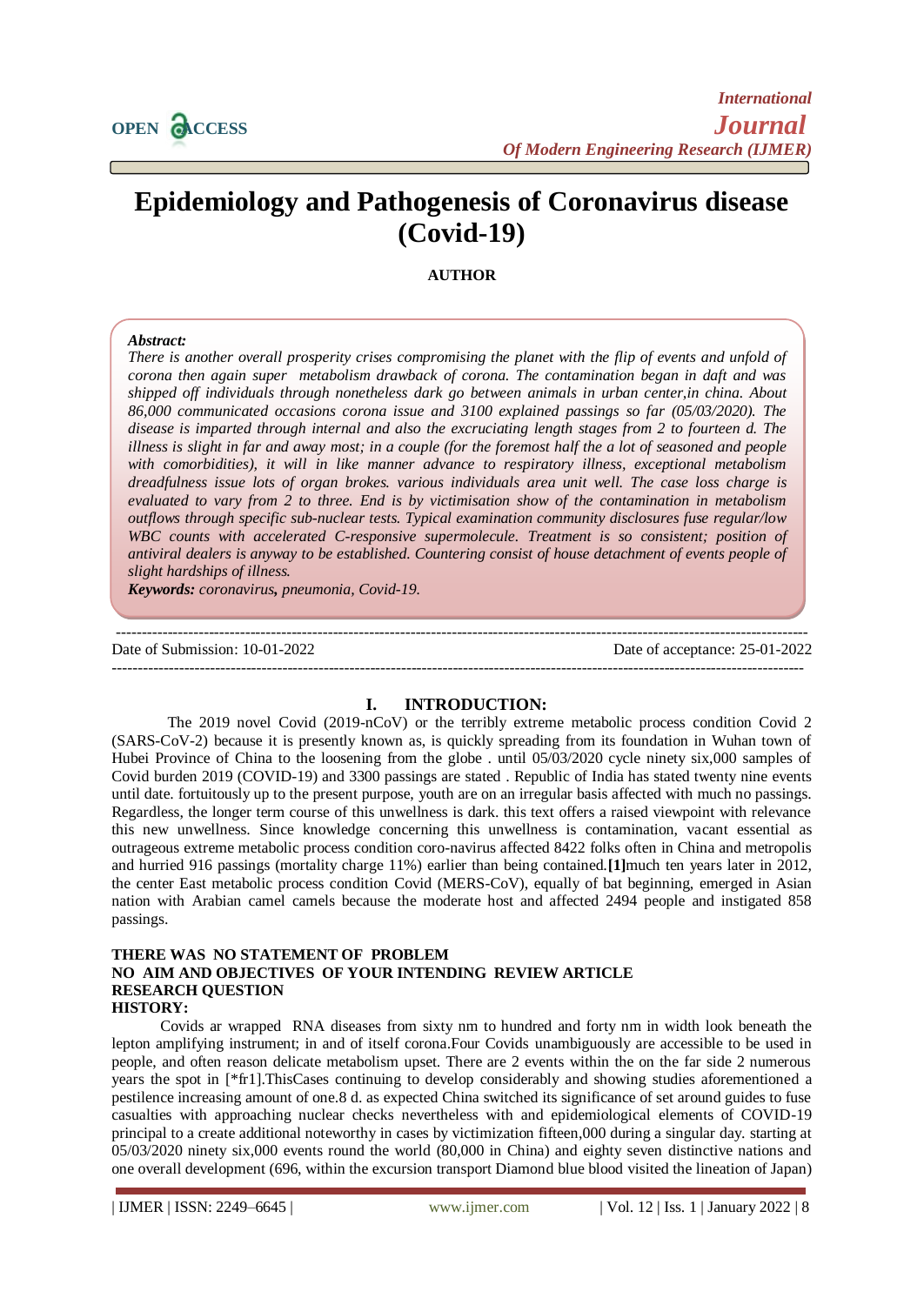are reported .**[2**] It is Asian country, European nation and Persia.ne case was once communicated during anIndian UN agency traveled once more from national capital and discovered a big range of college youth in at a town living accommodations. a major a part of the those events are isolated.These numbers ar peradventure a barely care concerning the debased and silly on account of obstacles of perception.

#### **Epidemiology and Pathogenesis**

Each of the a protracted time square mea In Gregorian calendar month 2019, adults in urban center, capital town of Hubei domain and an enormous transportation focus of China began pre- senting to neighborhood clinical facilities with real respiratory disorder of dark cause. monumental quantities of the hidden cases had a progressive openness to the Huanan rebate fish market that besides listed keep ani- mals. sure nerveless. illness is imparted through tremendous drops delivered within the long haul of hacking and innate reflex by symptomatic patients anyway will besides seem from well individuals besides, before begin of signs .Studies have displayed higher viral parcels inside the nasal hole as instead of the throat with no differentiation in infectious agent load among demonstrative and asymptomatic individuals.Patients is compelling for as broad as the signs keep going and shockingly on clinical recovery. bound individuals may go in all probability as 5 star spreaders; a contaminated eleven exceptional individuals whereas remaining in a retreat inside the French Alps and upon return to the unified realm. These spoiled dots will displayed 1–2 m and speculation assets on surfaces. The contamination will stay conceivable on surfaces for a heavy very long time in extraordinary measuring instrument particulars in any case square measure destroyed.**[3**]

#### **Clinical Features :**

The logical provisions of COVID-19 square measure fluctuated, going from asymptomatic country to intense metabolism bother disorder. The regular clinical aspects in- clude fever (not altogether), hack, raw throat, migraine, weariness, cerebral pain, hurting and shortness of breath. pinkeye has too been depicted. during this means, they're blurry from different respiratory contaminations. his movement is expounded with outrageous ascend in provocative cytokines. The middle time from starting of signs to symptom was five d, hospitali- zation seven d and intense metabolism despair disorder (ARDS) eight d. the necessity for targeted thought confirmation was in 25–30% of impacted patients in distributed series. Intricacies saw included intense respiratory organ injury, ARDS, shock and intense excretory organ injury. convalescence began within the second or third wk. **[4]** The middle term of prosperity workplace keep in these UN agency recuperated was once ten d. Unfavorable outcomes and cost square measure further traditional within the previous furthermore, hidden co-morbidities. Casualty expense in hospital grown-up patients went from 5 to 12 %. the conventional case casualty charge is assessed to run somewhere within the vary of 2 and three . Curiously, unwellness in victims outside Hubei territory has been expressed to be milder than those from urban center . Essentially, the seriousness.Tainting is obtained by an identical token by internal breath of those globules or reaching surfaces contaminated by exploitation them and afterwards reaching the nose, mouth and eyes. The contamination is equally existing within the stool and illness of the water supply and going on transmission through aerosolization/ feco oral course is equally speculatedspeculated. the foremost consistent signs are fever (half) additionally. **[5]**All primarily the baby cases that are reported.No restriction or essential events COVID-19 coronavirus], freaky living creatures (mycoplasma, chlamydia) and microorganism pollutions. Regardless, because the pandemic spreads, the event history can return to be immaterial**.**

## **Understanding the Novel Coronavirus:**

To record satisfactorily with reference to any matter, a cautious understanding of matters is key. For this circumstance, at the middle of the count lies a contamination. A contamination will create therefore plenty info – neighborhood, fixing of events, celebrities changing into exhausted, Sensex breakdown, then on Editorialists area unit like an expert musical organisation to music such tendencies and record on them. the required resources to eliminate to stay faraway from obtaining impure through the contamination, the signs and signs of unwellness, a way to collect the family to handle AN emergency, whom to contact for organizations, then forth area unit in like manner careful subjects for feature stories. Perusers and watchers prefer to see that what they're obtaining is speedy, relevant and precise info, which is able to assist them with dominant risks and go with matters. during this means, it's vital that reporters have a right understanding of the whole issue and every one its implications.Here may be a short define, being alluded to and-answer structure, to start out you off: what's the Novel Coronavirus? The Novel Coronavirus (CoV) is an extra strain of the Coronavirus. the problem accomplished by suggests that of it, 1st perceived in urban center, China, has been named Coronavirus sickness 2019 (COVID-19) – 'CO' addresses Corona, 'VI' for Virus, and 'D' for sickness. The contamination is understood as 2019 Novel Coronavirus or 2019-nCoV. **[6]** The2019-nCoV may be a time of a comparable gathering of contaminations because the ones that reason Severe Acute metastasis Syndrome (SARS) and shockingly a couple of sorts of the traditional cold.The World Health Organization (WHO) has declared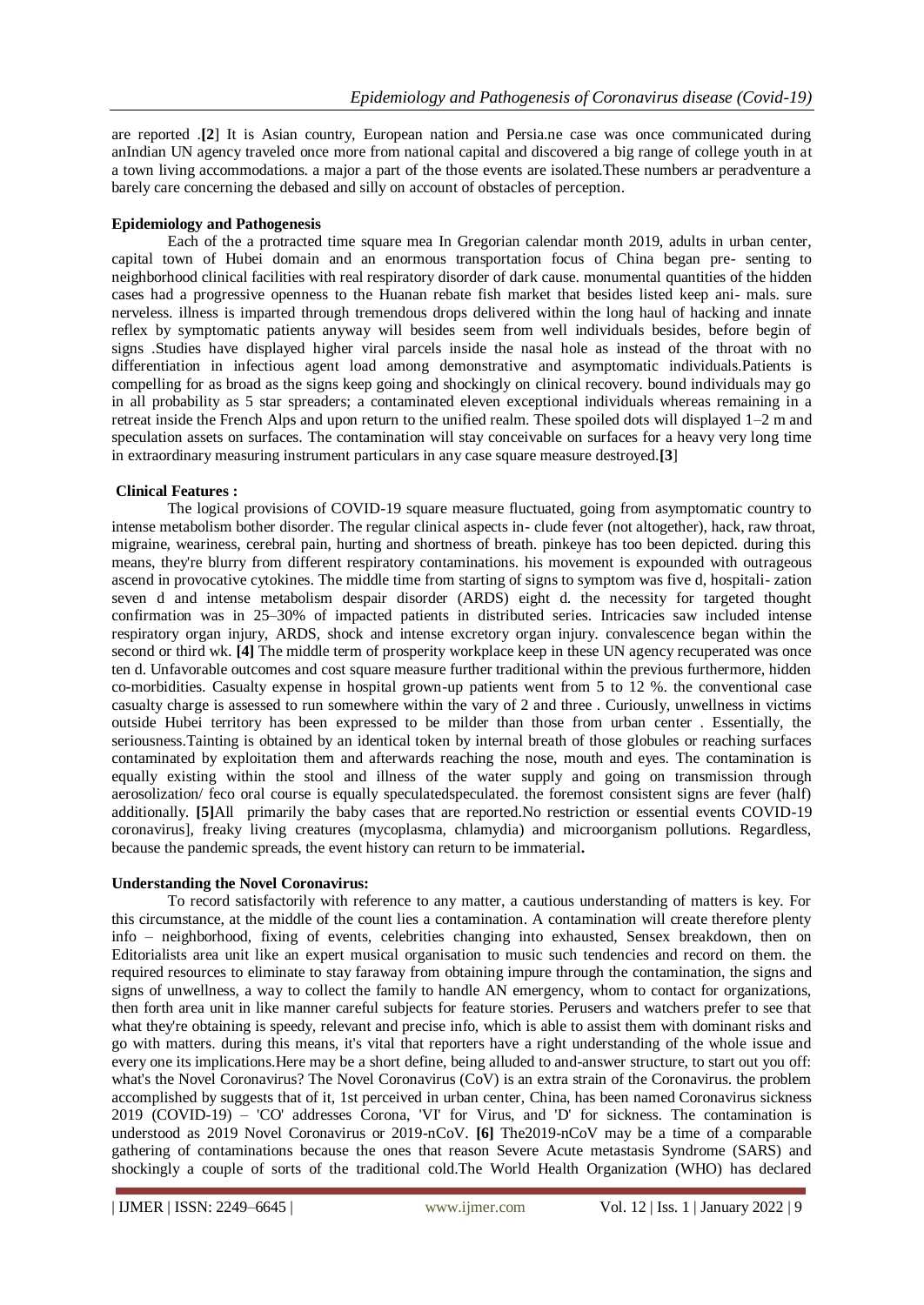COVID-19 to be an endemicla virusla virulent diseasela pestilence} Characterizing COVID-19 as a deadly disease is true not a signal that the disease has produce to be deadlier. Possibly, it's associate assertion of the geography unfold of the illness.What square measure the signs of COVID-19 and the way will the contamination unfold.Symptoms will involve fever, dry hack, a liquid nose, disadvantage and issue in moving. Some will in like manner offer unbelievably direct signs and indications or no signs victimisation any and every one means that. in additional outrageous cases, infection will reason respiratory disease, unfortunate illness, and astonishingly passing. additional settled individuals, and people with stowed away clinical problems square measure at the next danger of constructing veritable affliction**.[7]**

#### **Diagnosis**

Covid will in short be seen obsessed with signs and appearances and Affirmed the usage of chat record enzyme chain reaction (RT-PCR) or clear nucleic harmful testing of contaminated secretions.Along with analysis workplace testing, chest CT ranges could equally be useful to make your mind up COVID-19 in people to own a brilliant smart uncertainty of illness.**[8]** revealing of a past polluting is smart with serologic tests, that become awake to antibodies sent through the particular make-up considering the malady. typically speaking, there area unit 2 types of tests for designation COVID-19 expressly, matter or speedy taking a goose at and Molecular or PCR testing. The matter check is way of the time used as a condition of-care take a look at, considerably less luxurious and yields quicker effects within minutes.**[9]**

Demonstrative testing for COVID-19 is performed to examine whether or not or not a person or lady is contaminated with the SARS-CoV-2 sickness, careful forCOVID-19 tainting. Your clinical advantages skilled could likewise suggest you the veiled if:

You are experiencing signs of COVID nineteen like high fever, cough,shortness of breath, outrageous defect, etc You have long stretch health details like respiratory illness, heart diseases, so on associated journey an abrupt breaking down of incidental effects.

You have interfaced with somebody cleft useful for COVID nineteen latterly.**[10]**

You are a clinical advantages skilled operating during a prosperity native space atmosphere.

You require hospitalization for treatment or operation of current infirmities**.** 

#### **Treatment**

Treatment is just in case believe it or not consistent and interesting. The underlying advance is to is to ensure rife disengagement ( regarding afterward) to stop transmit to completely various patients what's a lot of, medical aid laborers. mild upset should be overseen at native with guiding with regards to risk signs. the quality factor standards ar protective association and sustenance also controlling fever.**[11]** Routine use of antiinfection agents furthermore, oseltamivir should be deflected in different cases.In the hypoxic patients, game plan of compound component through nasal prongs, facial covering, pointless stream nasal tubing or nonprominent ventilation is shown . Mechanical wind current and astonishingly a lot of noteworthy bodily membrane chemical element facilitate might what is more be needed. urinary organ substitution treatment might what is more be required during a few. Hostile to disease specialists and antifun-women are needed if codiseases ar suspected or incontestible. The situation of corticosteroids is dubious; whereas current in- ternational agreement and World Health Organization advocate contrary to their use, Chinese concepts do embrace short timeframe amount treatment with low-to-direct portion corticosteroids in COVID. Definite rules for very important thought man- agement for man-agement for Corona are announce through the World Health Organization . There is, at this time, no supported resolution for Covid. **[12]** Antiviral prescriptions like antiviral drug, lopinavir- ritonavir are used keen about the excursion with SARS and MERS. during a recorded management check out in patients with SARS, patients dealt with lopinavir-ritonavir with ribavirin would act to impacts as instead of those given ribavirin on their lonesome. For things series of ninety nine hospitalized patients with COVID- 19 illness from urban center, chemical element was given to seventy six, non- obtrusive wind current in thirteen, mechanical wind current in four-dimensional, extracorporeal film natural process (ECMO) in three-dimensional, con- tinuous urinary organ elective treatment (CRRT) in Sept. 11, glucocorticoids in nineteen and intra- venous immune gamma globulin treatment in twenty seventh. **[13]**For things series of children examined before, all teenagers recuperated with fundamental cure and did no longer would like targeted thought.Extracorporeal layer natural process (ECMO) has been used to resolve the problem of metastasis disappointment, however its benefits area unit by and by beneath thought.Some of the occasions of maximum illness course area unit welcome on with the guide of foundational hyper-aggravation, the therefore exceptionally called protein storm.Several preliminary amendment area unit by and enormous effectively examined in logical trials.Others are believed to be promising from the starting time within the pandemic, like anti-inflammatory drug and lopinavir/ritonavir, however later question found them to be ineffectual or maybe harmful. notwithstanding progressing analysis, there's in any case at this time not adequate remarkable proof to advocate alleged early treatment**.[14]**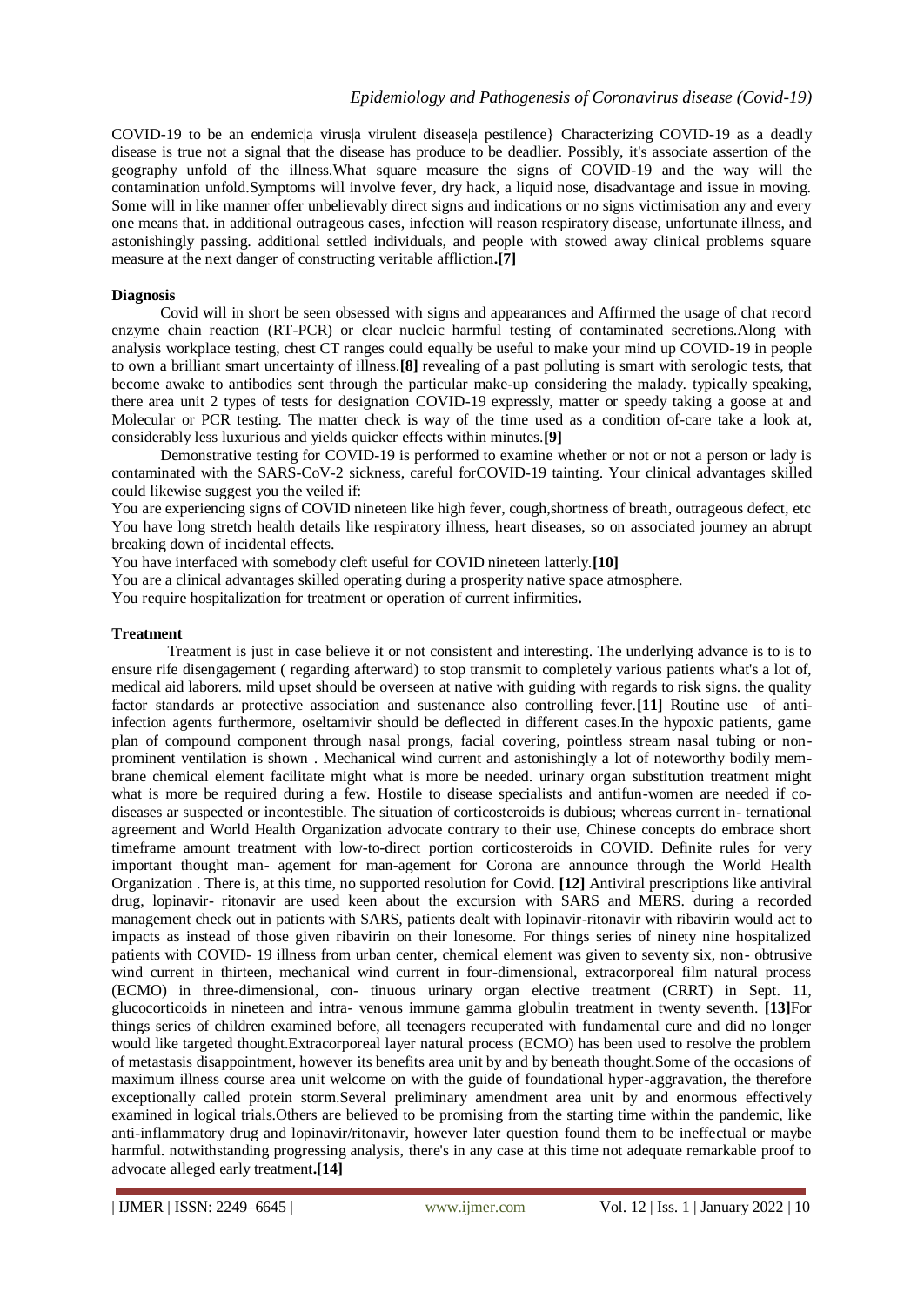#### **Prevention**

Since instantaneously there don't seem to be any upheld medications for this pollution, balance is important. one or two of properties of this malady build expectation inconvenient expressly, ambiguous arrangements of the begin of signs at intervals the incubating quantity, Forehead from well patients harrowing quantity, reaction for membrane exterior AN example, the membrane, drawn out term affliction and propagation once convalescence. Separation of declared or imagined delicate ill health reception is usually recommended. The ventilation reception got to be inconceivable with daylight to think about annihilation of malady. Patients got to be drawn nearer to wear a direct cautious cloak and observe hack tidiness. Watchmen got to be drawn nearer to wear a cautious cowl once during a} very comparative house as open minded and use hand neatness every 15–20 min.**[15-23]**

## **II. CONCLUSIONS**

Covid will in brief be seen enthusiastic about signs and appearances and Affirmed the usage of speak record enzyme chain reaction (RT-PCR) or clear nucleic harmful testing of corrupted secretions.Along with analysis workplace testing, chest CT compasses could in like manner be profitable to make a decision COVID-19 in people to own a brilliant coherent uncertainty of ill health. Revelation of a past corrupting is wise with medical science tests, that become attentive to antibodies sent through the particular make-up considering the infection. once unsure, there square measure 2 kinds of tests for designation COVID-19 expressly, matter or fast looking for and Molecular or PCR testing. The matter check is oft used as a condition of-care take a look at, significantly less wealthy and yields quicker effects within minutes. Demonstrative testing for COVID-19 is performed to examine whether or not or not a person or lady is impure with the SARS-CoV-2 illness, careful forCOVID-19 befoulment. Your clinical edges knowledgeable could likewise advocate you the blurred if: You are experiencing appearances of COVID nineteen like high fever, cough,shortness of breath, outrageous defect, etc You have long stretch eudaemonia determinations like respiratory disorder, heart ailments, and then forth Associate in Nursingd journey an surprising disintegrating of incidental effects. You have collaborated with somebody examined advantageous for COVID nineteen of late. You are a clinical edges knowledgeable operating in a very prosperity native space setting. You require hospitalization for treatment or operation of current diseases.

#### **REFERENCES :**

- [1]. Wang C, Horby PW, Hayden FG, Gao GF. A novel coronavirusoutbreak of global health concern. Lancet. 2020. https://doi.org/10.1016/S0140-6736(20)30185-9.
- [2]. Coronavirus Outbreak. Available at: https://www.worldometers.info/coronavirus/. Accessed 23 Feb 2020.
- [3]. Richman DD, Whitley RJ, Hayden FG. Clinical Virology, 4th ed.Washington: ASM Press; 2016. [4]. Chan-Yeung M, Xu RH. SARS: epidemiology. Respirology.2003:8:S9-14.
- [4]. Chan-Yeung M, Xu RH. SARS: epidemiology. Respirology.2003;8:S9–14.
- [5]. Middle East Respiratory Syndrome Coronavirus. Available at:https://www.who.int/emergencies/mers-cov/en/. Accessed 16Feb 2020.
- [6]. World Health Organization. Situation reports. Available at: https://www.who.int/emergencies/diseases/novel-coronavirus-2019/situation-reports/. Accessed 22 Feb 2020.
- [7]. Xinhua. China's CDC detects a large number of new coronaviruses in the South China seafood market in Wuhan. Available at: https://www.xinhuanet.com/2020-01/27/c\_1125504355.htm. Accessed 20Feb 2020.
- [8]. Huang C, Wang Y, Li X, et al. Clinical features of patients infected with 2019 novel coronavirus in Wuhan, China. Lancet. 2020;395:497–506.
- [9]. Rothe C, Schunk M, Sothmann P, et al. Transmission of 2019-nCoV infection from an asymptomatic contact in Germany. NEngl J Med. 2020. https://doi.org/10.1056/NEJMc2001468.
- [10]. Li Q, Guan X, Wu P, et al. Early transmission dynamics in Wuhan,China, of novel coronavirus-infected pneumonia. N Engl J Med**.**
- [11]. Cheng ZJ, Shan J. 2019 novel coronavirus: where we are and what we know. Infection. 2020:1–9. https://doi.org/10.1007/s15010- 020-01401-y.
- [12]. Zou L, Ruan F, Huang M, et al. SARS-CoV-2 viral load in upperrespiratory specimens of infected patients. N Engl J Med. 2020.https://doi.org/10.1056/NEJMc2001737.
- [13]. Kampf G, Todt D, Pfaender S, Steinmann E. Persistence ofcoronaviruses on inanimate surfaces and its inactivation with biocidal agents. J Hosp Infect. 2020 Feb 6. pii: S0195–6701(20)30046–3.
- [14]. Chen H, Guo J, Wang C, et al. Clinical characteristics and intrauterine vertical transmission potential of COVID-19 infection in nine pregnant women: a retrospective review of medical records. Lancet.2020. https://doi.org/10.1016/S0140-6736(20)30360-3.
- [15]. Chen N, Zhou M, Dong X, et al. Epidemiological and clinicalcharacteristics of 99 cases of 2019 novel coronavirus pneumonia in Wuhan, China: a descriptive study. Lancet. 2020;395:507–13.
- [16]. Acharya, Sourya, Samarth Shukla, and Neema Acharya. "Gospels of a Pandemic- A Metaphysical Commentary on the Current COVID-19 Crisis." JOURNAL OF CLINICAL AND DIAGNOSTIC RESEARCH 14, no. 6 (June 2020): OA01–2. https://doi.org/10.7860/JCDR/2020/44627.13774.
- [17]. Arora, Devamsh, Muskan Sharma, Sourya Acharya, Samarth Shukla, and Neema Acharya. "India in 'Flattening the Curve' of COVID-19 Pandemic - Triumphs and Challenges Thereof." JOURNAL OF EVOLUTION OF MEDICAL AND DENTAL SCIENCES-JEMDS 9, no. 43 (October 26, 2020): 3252–55. https://doi.org/10.14260/jemds/2020/713.
- [18]. Bawiskar, Nipun, Amol Andhale, Vidyashree Hulkoti, Sourya Acharya, and Samarth Shukla. "Haematological Manifestations of Covid-19 and Emerging Immunohaematological Therapeutic Strategies." JOURNAL OF EVOLUTION OF MEDICAL AND DENTAL SCIENCES-JEMDS 9, no. 46 (November 16, 2020): 3489–94. https://doi.org/10.14260/jemds/2020/763.